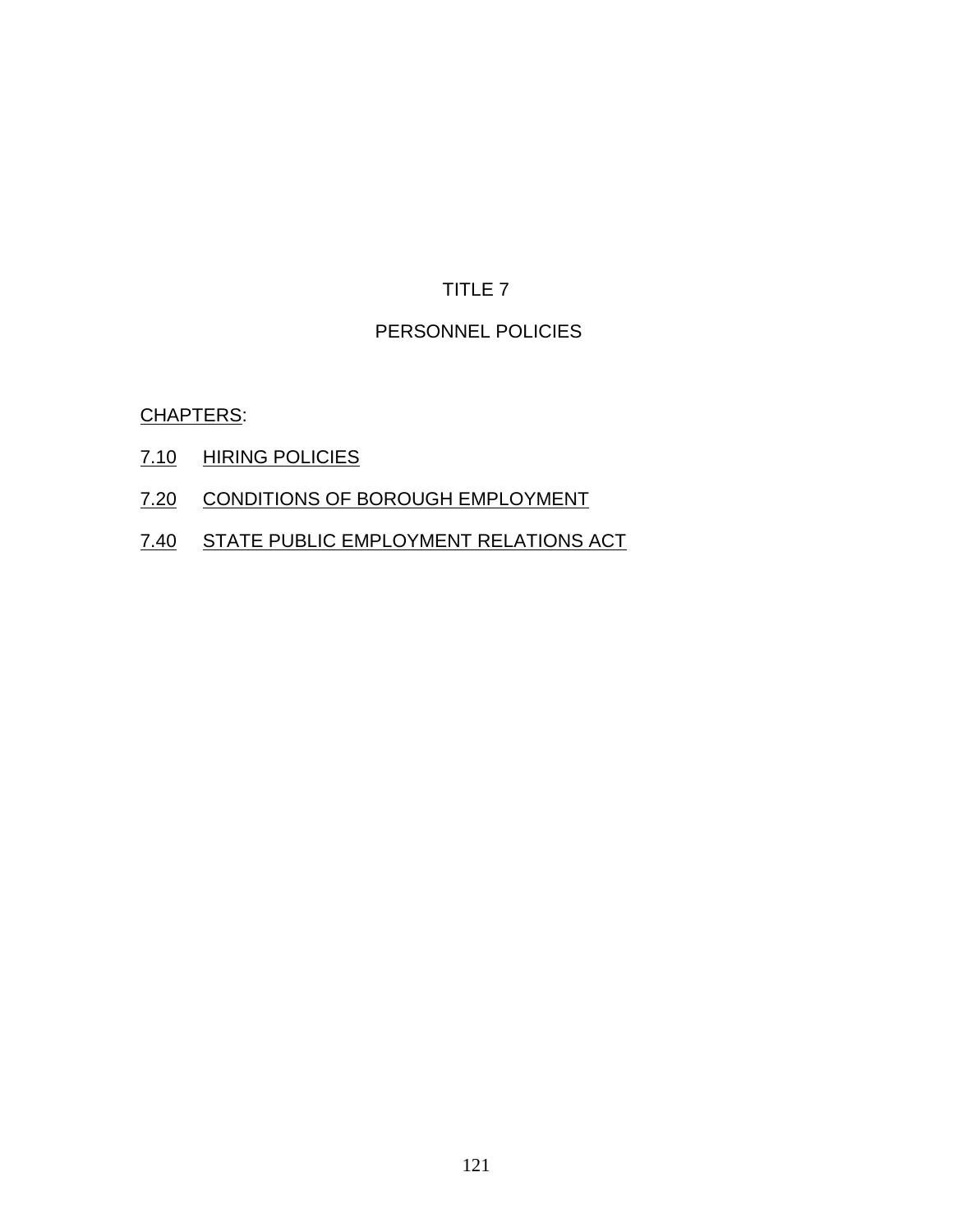# PERSONNEL POLICIES

# Chapter 7.10 -- Hiring Policies

# **Sections:**

| 7.10.010 | Personnel Officer.          |
|----------|-----------------------------|
| 7.10.020 | Personnel Policy.           |
| 7.10.030 | Personnel Policy Amendment. |

# **7.10.010 Personnel Officer.**

The Mayor is the Personnel Officer of the Aleutians East Borough. The Mayor may authorize another member of the staff to serve as the Personnel Officer upon written notification. The Mayor may rescind this delegation at any time upon written notification.

### **7.10.020 Personnel Policy.**

The Assembly shall adopt a personnel policy to direct the acts of borough employees.

#### **7.10.030 Personnel Policy Amendment.**

The Assembly can amend the personnel policy when it deems necessary. Amendment shall be by resolution.

Ord. 95-2 (Amended Ord. 88-11), Chapter 7.10)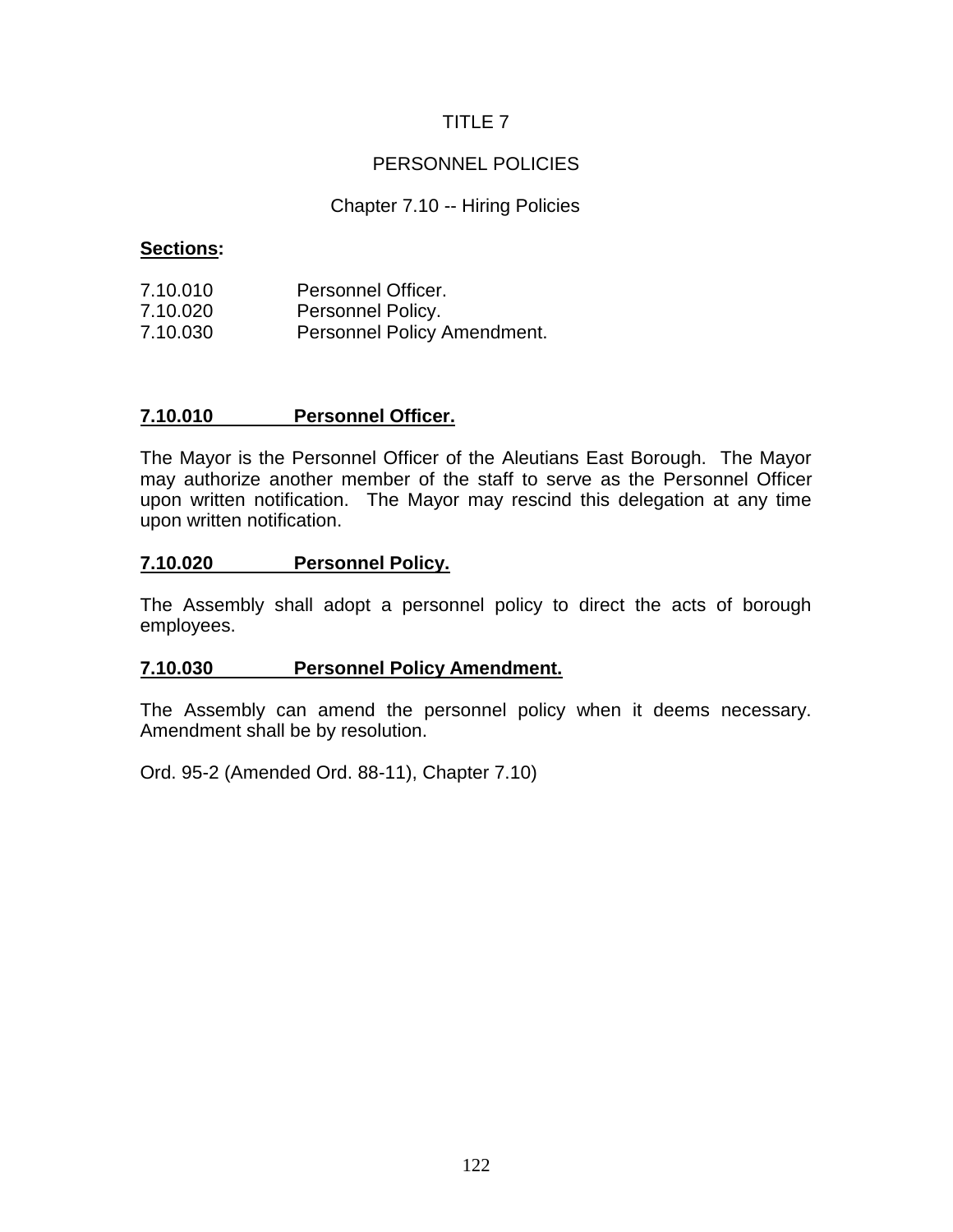### PERSONNEL POLICIES

### Chapter 7.20 -- Conditions of Borough Employment

This chapter adopted under the Borough Ordinance 88-11, is repealed in its entirety.

(Ord. 95-2 (Amended Ord. 88-11), Chapter 7.20)